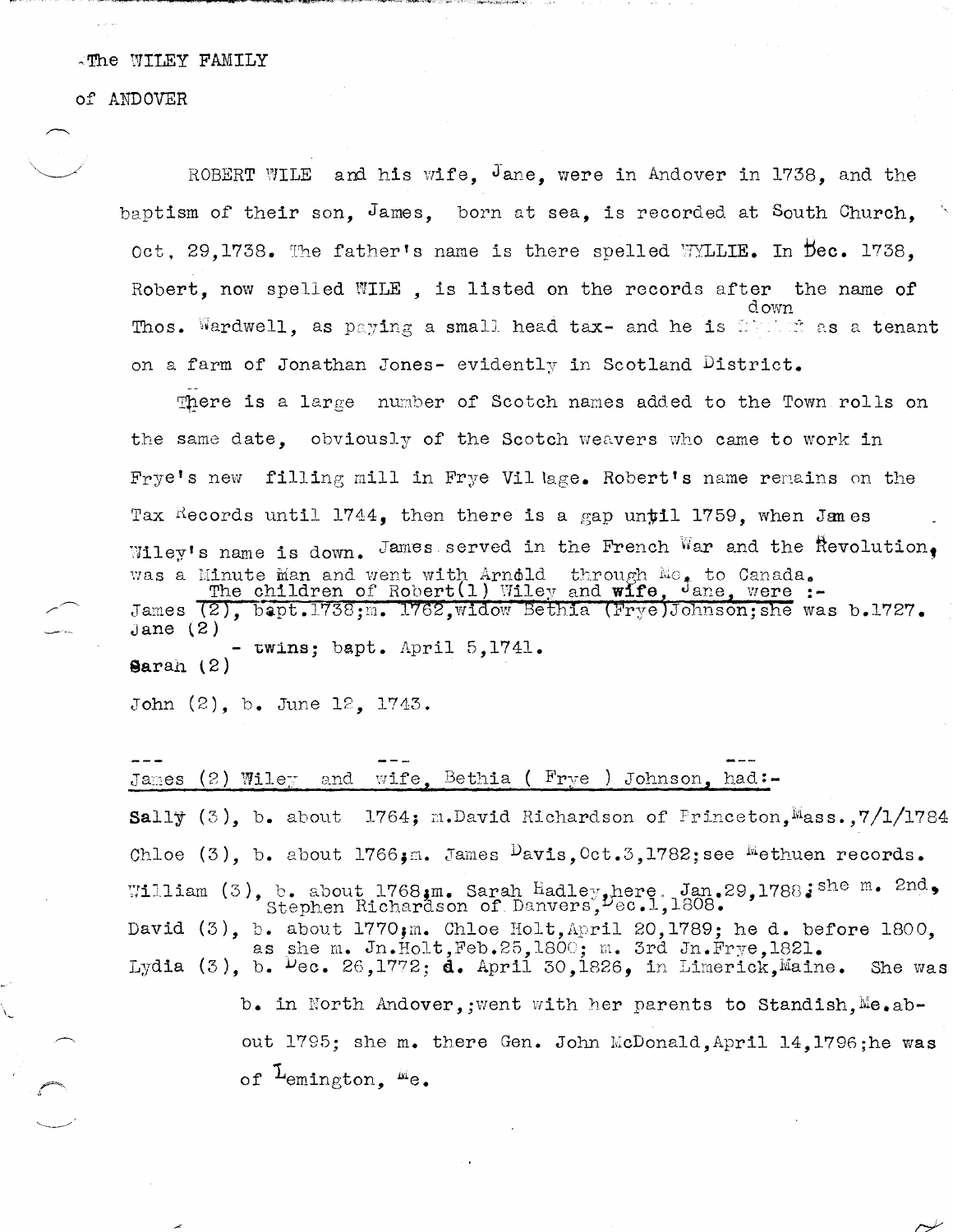The WILEY FAMILY

(  $\ddot{a}$ au.of Nath Holt) David (3) Wiley(James (2) Robert (1) and wife. Chloe Holt/ had  $(Sargent?)$ James (4), b. Feb.1797; m. Phebe S---/ before 1834; he d.Jan.9.1852; had:-George  $Nath1 (5)$ , b. Sept. 1,1837 Rebecca Jane  $(5)$ , b. 1834; d.Aug. 6,1841.

Rhoda  $(4)$ , b. ; d. in almshouse, May 9,  $1827.$ Whittier) ; m. Mary Ann/Abbott, pub. May 12,1844; she had m. William  $(4)$ , b. 1st, Nov. 6,1834, Ben Abbott who was separated from her.

William (4) Wiley(David(3) ames(2)Robert(1) and wife, Mary Ann, had:-Elizabeth  $(5)$ , b. July 30,1844; m. Horatio Johnson; she used to recite poems in Universalist Church. ived with Sargent family in No.A. Joseph  $(5)$ ; bound out to Boxford; d. there. Melissa (5), b. June 1846; d. Aug. 19,1851. Julia Frances  $(5)$ , b. in North Parish, July 31, 1850: EXXEXEXXXXXXXXXXX the complete way to the complete

Sarah A.  $(5)-$ 

The family lived on Pierson street from 1856-1861. William finally left Mary Anm and she went to Haverhill to live. Elizabeth was adopted at by Jesse Sargent and his wife. Hannah. They lived  $\overline{1}$  the Rea place on road back of the Bradstreet house.

(The Wiley who is with <sup>D</sup>avis & Furber, John A. Wiley, has a summer home in West Boxford. I must ask for him and see where he enters the Wiley tribe.)

####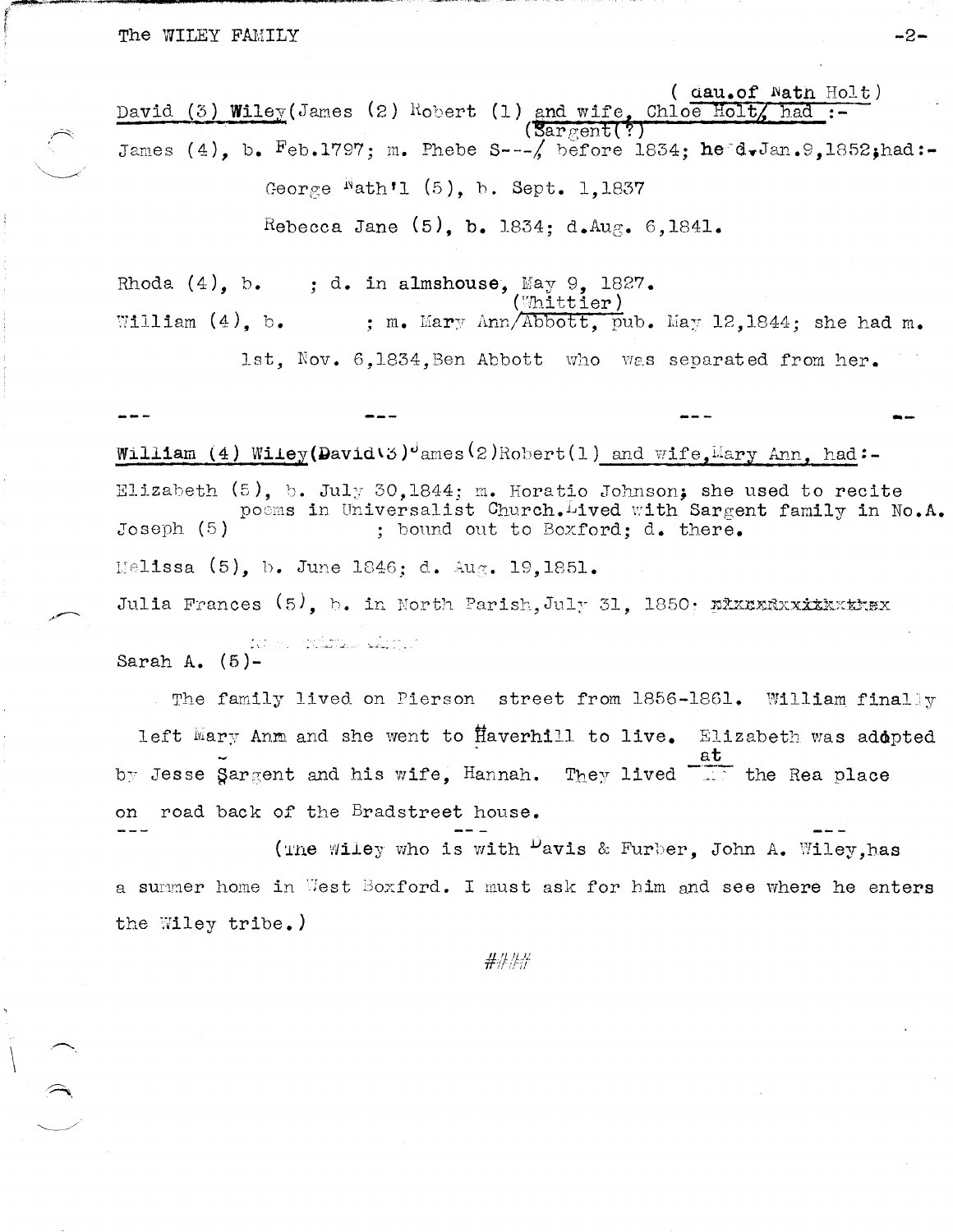The WILEY FAMILY

of ANDOVER

 $\mathcal{C}$ 

 $\sqrt{2\pi}$ 

 $z\in\mathcal{O}^{\frac{1}{\alpha}}$ 

 $\hat{\frown}$ 

Essex Ct.  $Decds$  :-

## 112:269;Dec.21, 1764:-

James Wiley of Andover, Laborer, for 40 e sells to Samuel Johnson, of Andover, gentleman, a piece of pasture-10 acres- North Precinct- part of the estate of Wm. Johnson, late of sd. town, dec.; - bds. recinct- part of the estate of wm. Johnson, late of sa. town, dec.;- bds.<br>on stone wall between J.Wiley and Sam Johnson's pasture- white oak-Ruff<br>meadow. etc.<br>Wife. Bethia(Frve) makes her X. (She was widow.B.Frve) Johnson

Wife, Bethia(Frye) makes her X. (She was widow,  $B\sqrt{Fryd}$  Johnson ( Amos Mullikin; Joshua  $\texttt{Barker,ack.}$  Jan.22,1765.)

# 116:118 ;sept. 12, 1765:-

James Wiley of Andover, yeoman, and wife  $Pethia$ , for 34 *b* 1sf.4 d.; sell to Samuel Johnson of Andover, gentleman, 2 pieces of land in Andover; 1st one a meadow and upland,4 acres 96 p.; bds. on Oak tree and Ruff meadow,Johnson's lot and Joseph Robinson; the 2nd-5 acres 26 p. on Highway-Ruff Meadow, stake and stones, etc.

( Sam Johnson, Jr.; Jn. Osgood, Jr. )

# 152:88;Feb.5,1789:-

Betnia Wiley, wife of James of Andover, yeoman, for 145 h15sh.lld., from Alexander Montgomery of Andover,yeoman,- with the consent and approval of sd. husband  $e$  conveys a tract of land in Andover, on Road from Andover Meeting House to <sup>H</sup>averhill- and a dwelling house and barn standing on sd. land, which contains 35 acres 20 p.tilling, mowage and pasture-orchard and woodlot; bds. on Road to Col. Samuel Johnson's lot- meadow- an Island- John Phillips- Road leading from this Country Road by Phillipps' home, and st. and st.. ( In North Andover Centre near Phillipps Brooks' house).

(Samuel Phillips; Timothy Osgood.)

# --- 155:86.. Dec.14, 1770:-

bethia Wiley of Anuover, wife of James Wiley of Andover, with voluntary consent of her husband, for  $12 \pm$ , sells to Samuel Johnson of Andover, gentleman, meadow and upland in Andover,part of Rough Meadow; bds. described with  $3-s-$  and  $Red$  Oaks and Jn. Philips' lots and S.Johnson's land.

 $P$ ethia makes her X.

( Amos Millikin; Samuel Chickering, Jr.

105:240;April 26,1758:-

Ben Holt of Suncock,  $N.H.$  gentleman, and wife,  $S<sub>arah</sub>$  ( Frye)-F<sub>rancis</sub> Swan of Methneen, gentleman, and wife, Lydia(Frye) Moses Perley of Boxford and wife Hamah (Frye)-Phebe (Frye ) Osgood and  $\frac{1}{100}$   $\frac{1}{100}$   $\frac{1}{100}$   $\frac{1}{100}$   $\frac{1}{100}$   $\frac{1}{100}$   $\frac{1}{100}$   $\frac{1}{100}$   $\frac{1}{100}$   $\frac{1}{100}$   $\frac{1}{100}$   $\frac{1}{100}$   $\frac{1}{100}$   $\frac{1}{100}$   $\frac{1}{100}$   $\frac{1}{100}$   $\frac{1}{100}$   $\frac{1}{100}$   $\frac{1$ of Newbury, for 46 k 13 sh.4 d., sell to James Frye, Jr., of Andover, a yeoman, 20 acres of upland and meadow in Andover, near Haif moon meadow, near the Middleton line- " belonged to our honored father, Nathan(3)Frye, dec., late of Andover; bds.desuribed in sd. Frye deed in grants of Andover  $r$ roprietors'Book of Records, also a tract of land near Ben Fiske's of A.-2 acres described in Book of  $^{K}$ ecords; also all Common  $R$ ights not yet laid  $out.(Priscilla$  is the only woman who can write)

( Wath and John Frye, witnesses.